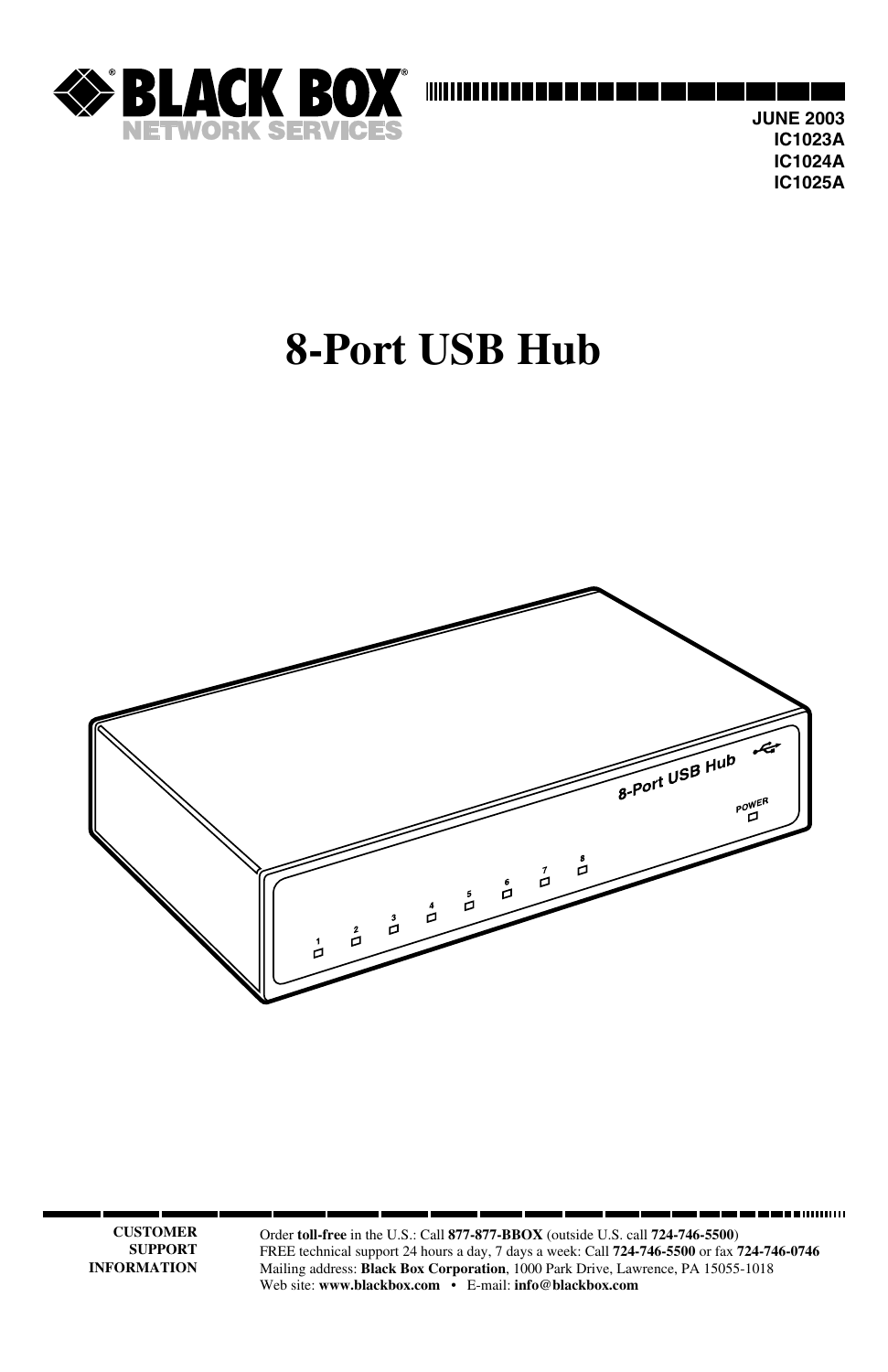## **FEDERAL COMMUNICATIONS COMMISSION AND INDUSTRY CANADA RADIO FREQUENCY INTERFERENCE STATEMENTS**

This equipment generates, uses, and can radiate radio-frequency energy, and if not installed and used properly, that is, in strict accordance with the manufacturer's instructions, may cause interference to radio communication. It has been tested and found to comply with the limits for a Class A computing device in accordance with the specifications in Subpart B of Part 15 of FCC rules, which are designed to provide reasonable protection against such interference when the equipment is operated in a commercial environment. Operation of this equipment in a residential area is likely to cause interference, in which case the user at his own expense will be required to take whatever measures may be necessary to correct the interference.

Changes or modifications not expressly approved by the party responsible for compliance could void the user's authority to operate the equipment.

*This digital apparatus does not exceed the Class A limits for radio noise emission from digital apparatus set out in the Radio Interference Regulation of Industry Canada.*

*Le présent appareil numérique n'émet pas de bruits radioélectriques dépassant les limites applicables aux appareils numériques de la classe A prescrites dans le Règlement sur le brouillage radioélectrique publié par Industrie Canada.*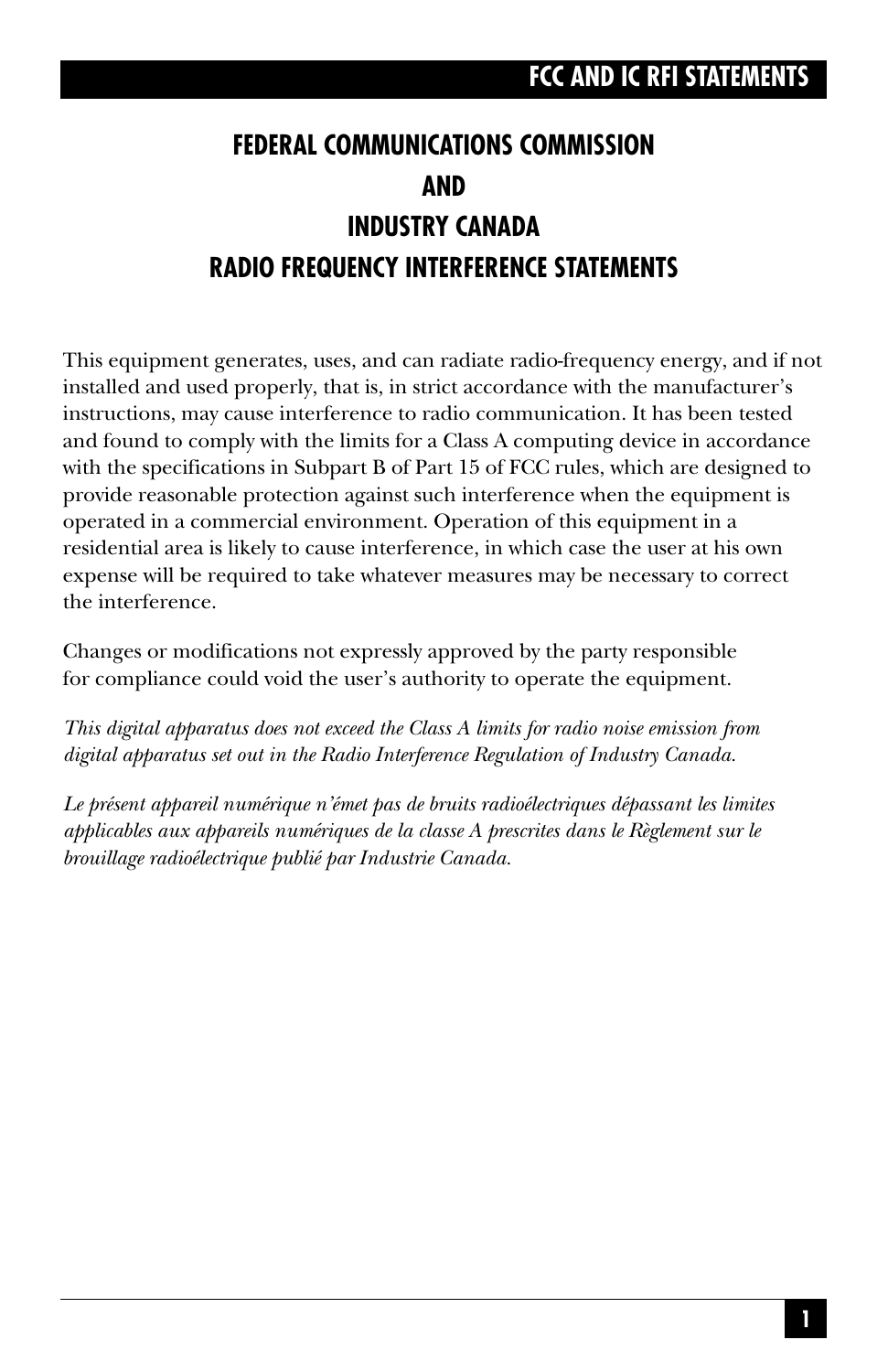## **NORMAS OFICIALES MEXICANAS (NOM) ELECTRICAL SAFETY STATEMENT**

### **INSTRUCCIONES DE SEGURIDAD**

- 1. Todas las instrucciones de seguridad y operación deberán ser leídas antes de que el aparato eléctrico sea operado.
- 2. Las instrucciones de seguridad y operación deberán ser guardadas para referencia futura.
- 3. Todas las advertencias en el aparato eléctrico y en sus instrucciones de operación deben ser respetadas.
- 4. Todas las instrucciones de operación y uso deben ser seguidas.
- 5. El aparato eléctrico no deberá ser usado cerca del agua—por ejemplo, cerca de la tina de baño, lavabo, sótano mojado o cerca de una alberca, etc..
- 6. El aparato eléctrico debe ser usado únicamente con carritos o pedestales que sean recomendados por el fabricante.
- 7. El aparato eléctrico debe ser montado a la pared o al techo sólo como sea recomendado por el fabricante.
- 8. Servicio—El usuario no debe intentar dar servicio al equipo eléctrico más allá a lo descrito en las instrucciones de operación. Todo otro servicio deberá ser referido a personal de servicio calificado.
- 9. El aparato eléctrico debe ser situado de tal manera que su posición no interfiera su uso. La colocación del aparato eléctrico sobre una cama, sofá, alfombra o superficie similar puede bloquea la ventilación, no se debe colocar en libreros o gabinetes que impidan el flujo de aire por los orificios de ventilación.
- 10. El equipo eléctrico deber ser situado fuera del alcance de fuentes de calor como radiadores, registros de calor, estufas u otros aparatos (incluyendo amplificadores) que producen calor.
- 11. El aparato eléctrico deberá ser connectado a una fuente de poder sólo del tipo descrito en el instructivo de operación, o como se indique en el aparato.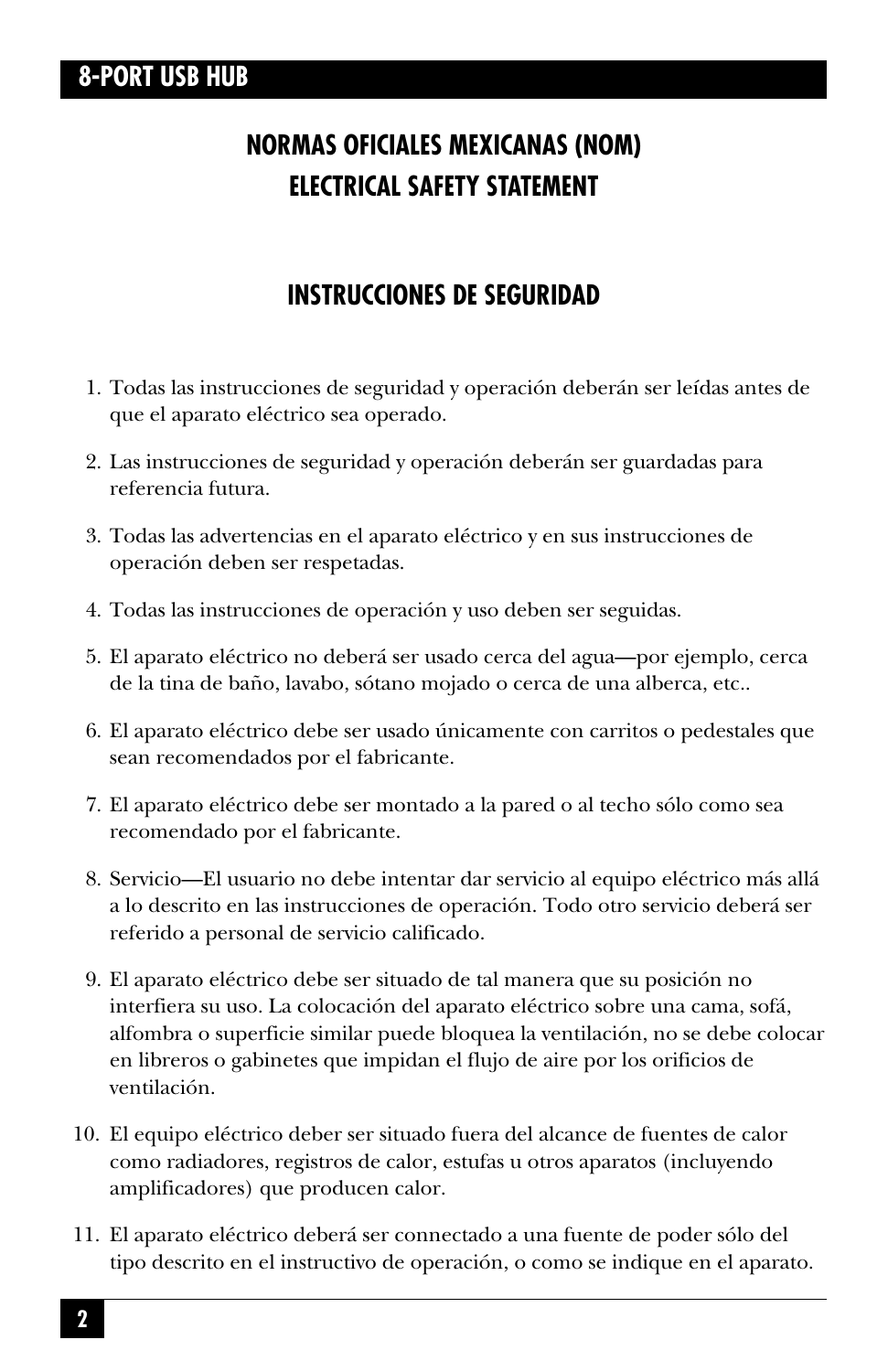- 12. Precaución debe ser tomada de tal manera que la tierra fisica y la polarización del equipo no sea eliminada.
- 13. Los cables de la fuente de poder deben ser guiados de tal manera que no sean pisados ni pellizcados por objetos colocados sobre o contra ellos, poniendo particular atención a los contactos y receptáculos donde salen del aparato.
- 14. El equipo eléctrico debe ser limpiado únicamente de acuerdo a las recomendaciones del fabricante.
- 15. En caso de existir, una antena externa deberá ser localizada lejos de las lineas de energia.
- 16. El cable de corriente deberá ser desconectado del cuando el equipo no sea usado por un largo periodo de tiempo.
- 17. Cuidado debe ser tomado de tal manera que objectos liquidos no sean derramados sobre la cubierta u orificios de ventilación.
- 18. Servicio por personal calificado deberá ser provisto cuando:
	- A: El cable de poder o el contacto ha sido dañado; u
	- B: Objectos han caído o líquido ha sido derramado dentro del aparato; o
	- C: El aparato ha sido expuesto a la lluvia; o
	- D: El aparato parece no operar normalmente o muestra un cambio en su desempeño; o
	- E: El aparato ha sido tirado o su cubierta ha sido dañada.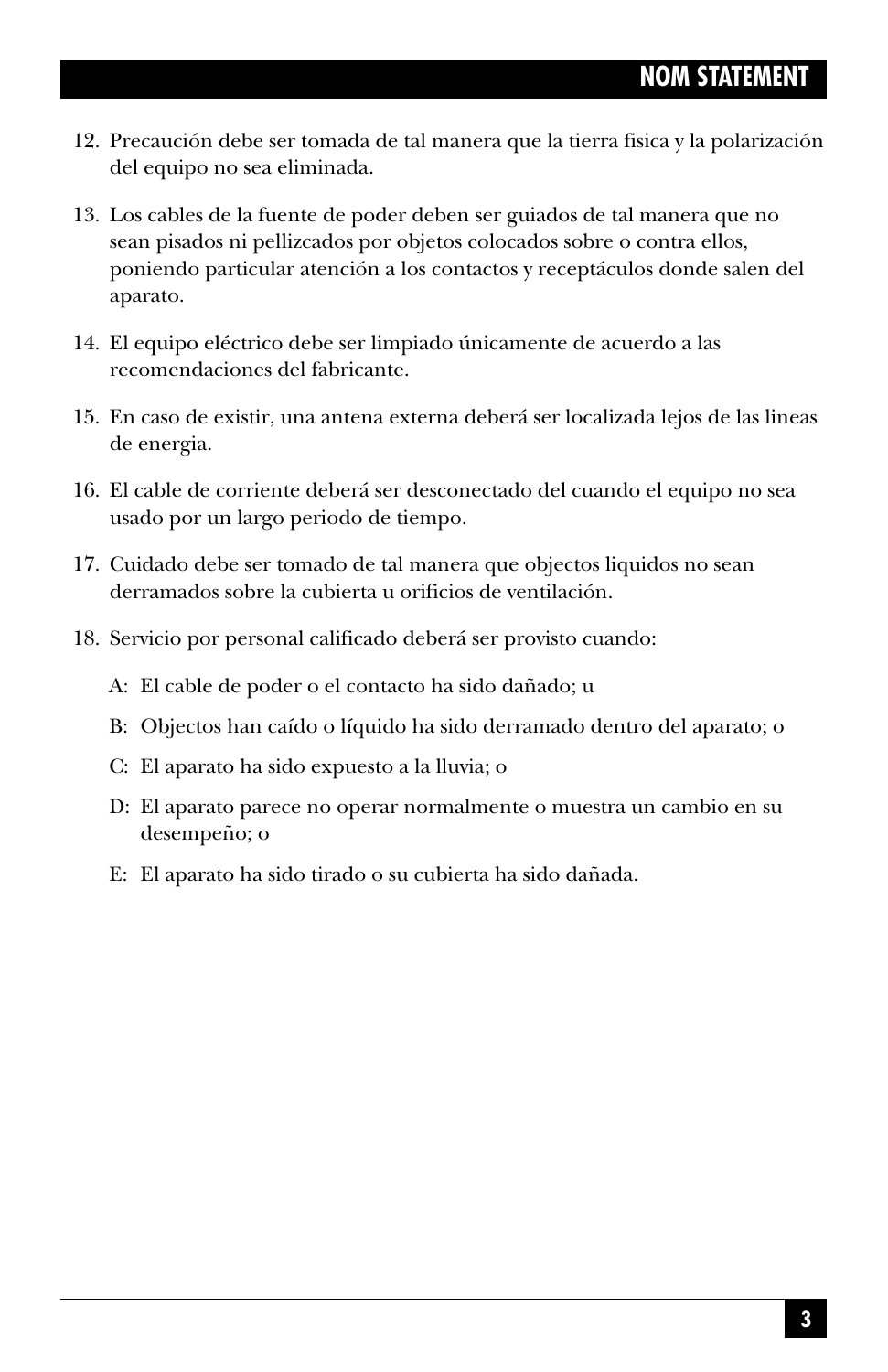#### **TRADEMARKS USED IN THIS MANUAL**

IBM and PS/2 are registered trademarks of International Business Machines Corporation.

Windows is either a registered trademark or trademark of Microsoft Corporation in the United States and/or other countries.

*Any other trademarks mentioned in this manual are acknowledged to be the property of the trademark owners.*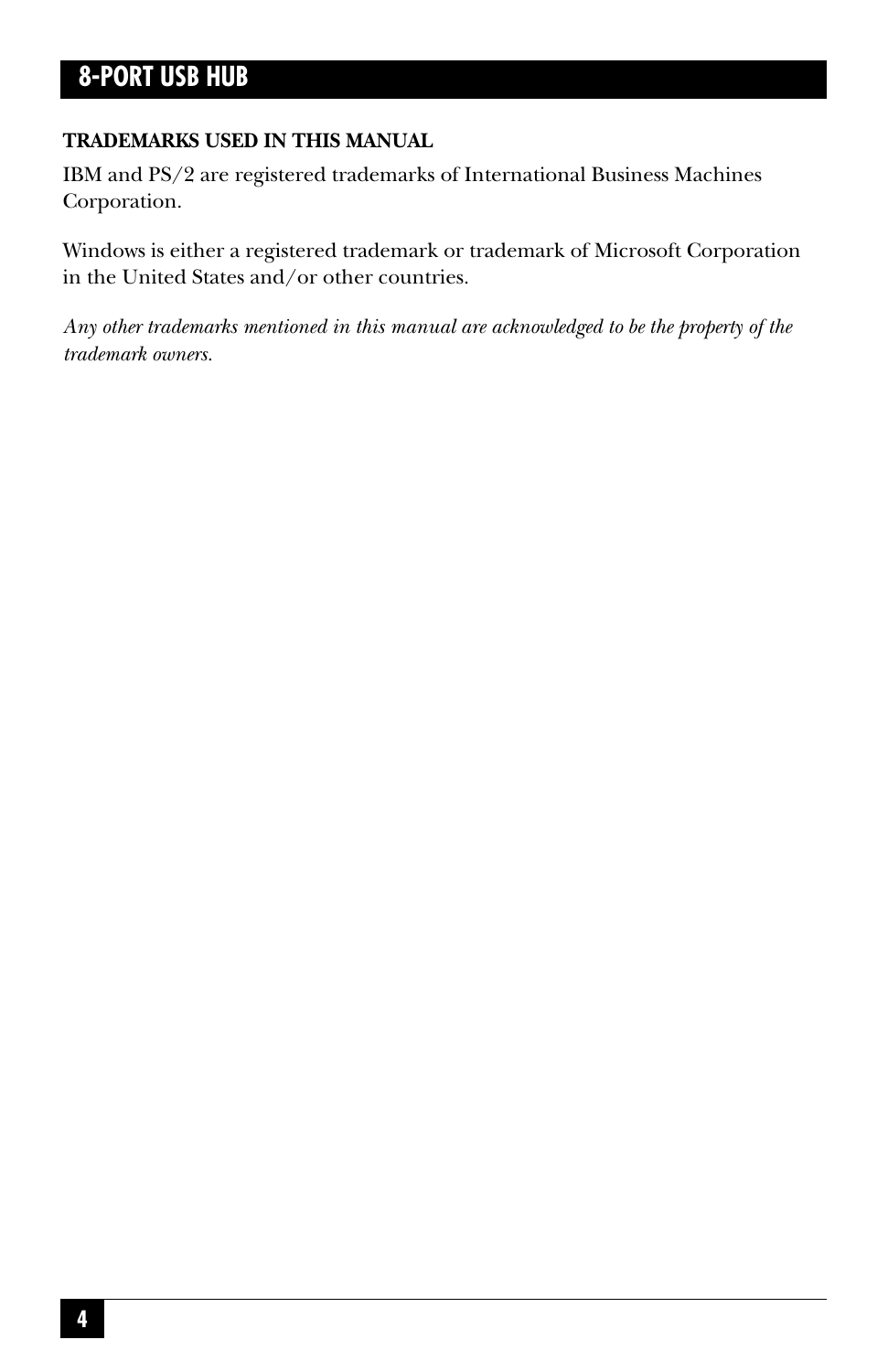## **CONTENTS**

## **Contents**

|    | <b>Chapter</b><br>Page |
|----|------------------------|
| 1. |                        |
| 2. |                        |
| 3. |                        |
| 4. |                        |
| 5. |                        |
|    |                        |
|    |                        |
|    |                        |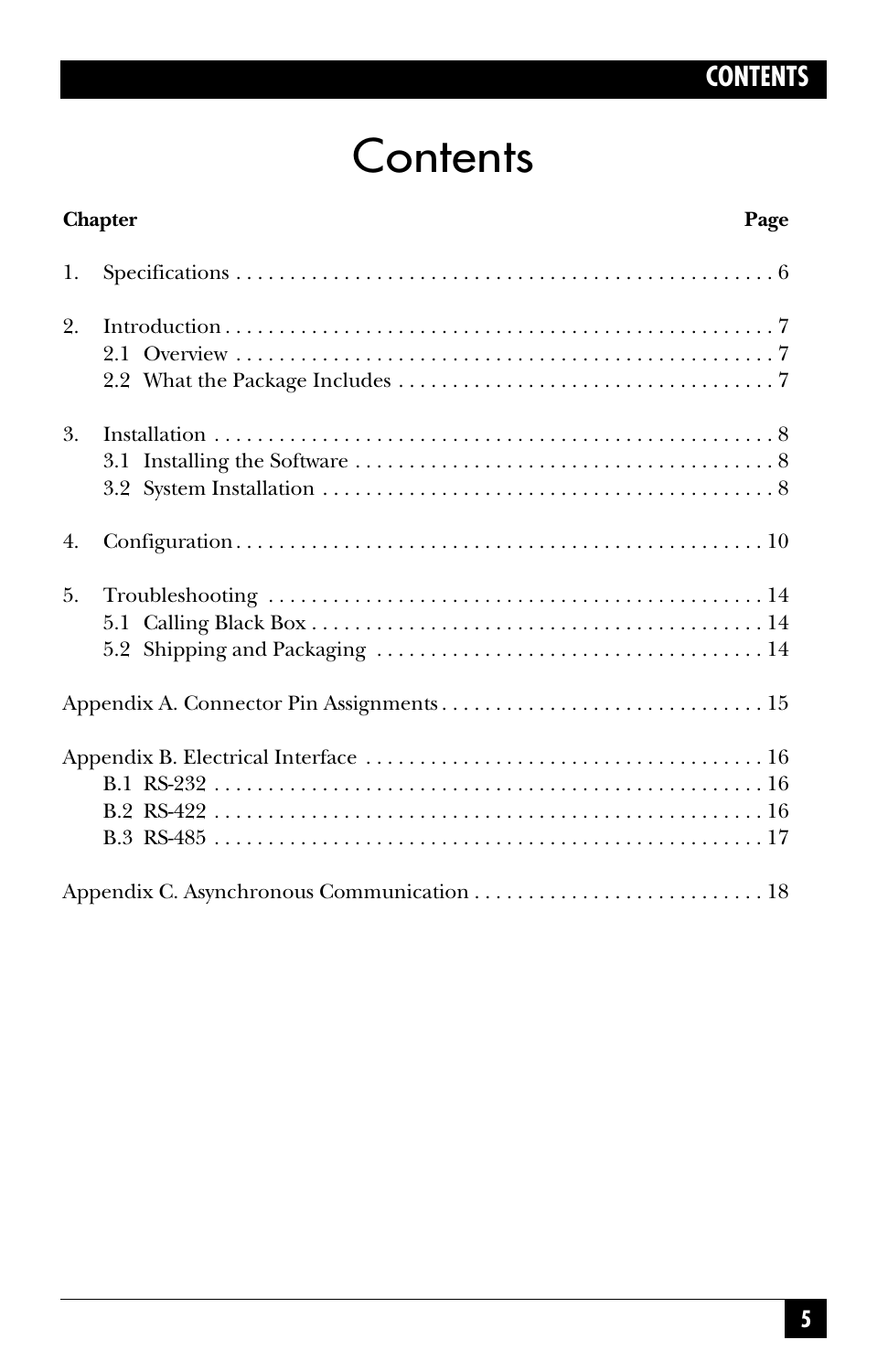# 1. Specifications

**Speed:** RS-232: Up to 460.8 kbps; RS-422/485: Up to 921.6 kbps

**Standards:** USB version 1.1

**MTBF:** Greater than 150,000 hours

**Connectors:** (8) DB9 female, (1) USB

**Indicators:** (9) LEDs: (8) Port activity, (1) Power

**Temperature Tolerance:** Operating: 32 to 122°F (0 to 50°C); Storage: -4 to +158°F (-20 to +70°C)

**Relative Humidity:** Up to 90%, noncondensing

**Power:** From the USB interface

**Size:** 2.1"H x 5.9"W x 8.7"D (5.3 x 15 x 22.1 cm)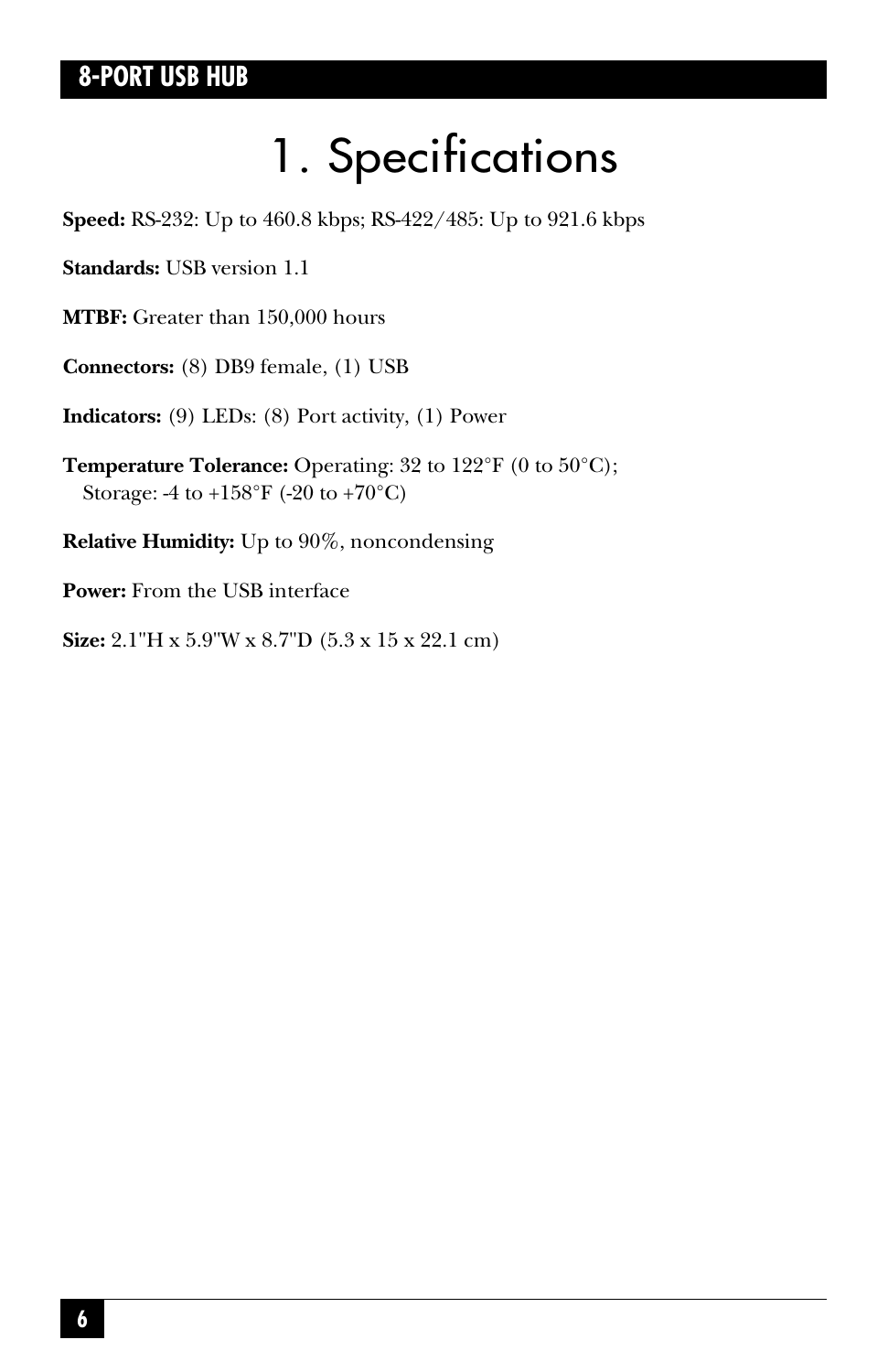# 2. Introduction

## **2.1 Overview**

The 8-Port USB Hub equips the PC with eight USB to asynchronous serial ports. Use these ports to connect serial devices to your PC; no system resources  $(I/O)$ ports or IRQs required)! Models are available with different electrical interfaces: RS-232 (IC1023A), RS-422/485 (IC1024A), and RS-232/422/485 (IC1025A). All models are hot-swappable and include LED status indicators for power and port activity.

The hub has eight USB UARTs. These chips feature programmable baud rate, data format, 128-byte dual-port TX buffer, and 384-byte dual-port RX buffer. The RS-232/422/485 transceiver supports data rates up to 921.6 kbps for RS-422/485 and 460.8 kbps for RS-232.

## **2.2 What the Package Includes**

- (1) 8-Port USB Hub
- (1) USB cable for connecting to an upstream host/hub
- (1) CD-ROM with installation software
- This users' manual

If anything is missing or damaged, please contact Black Box at 724-746-5500.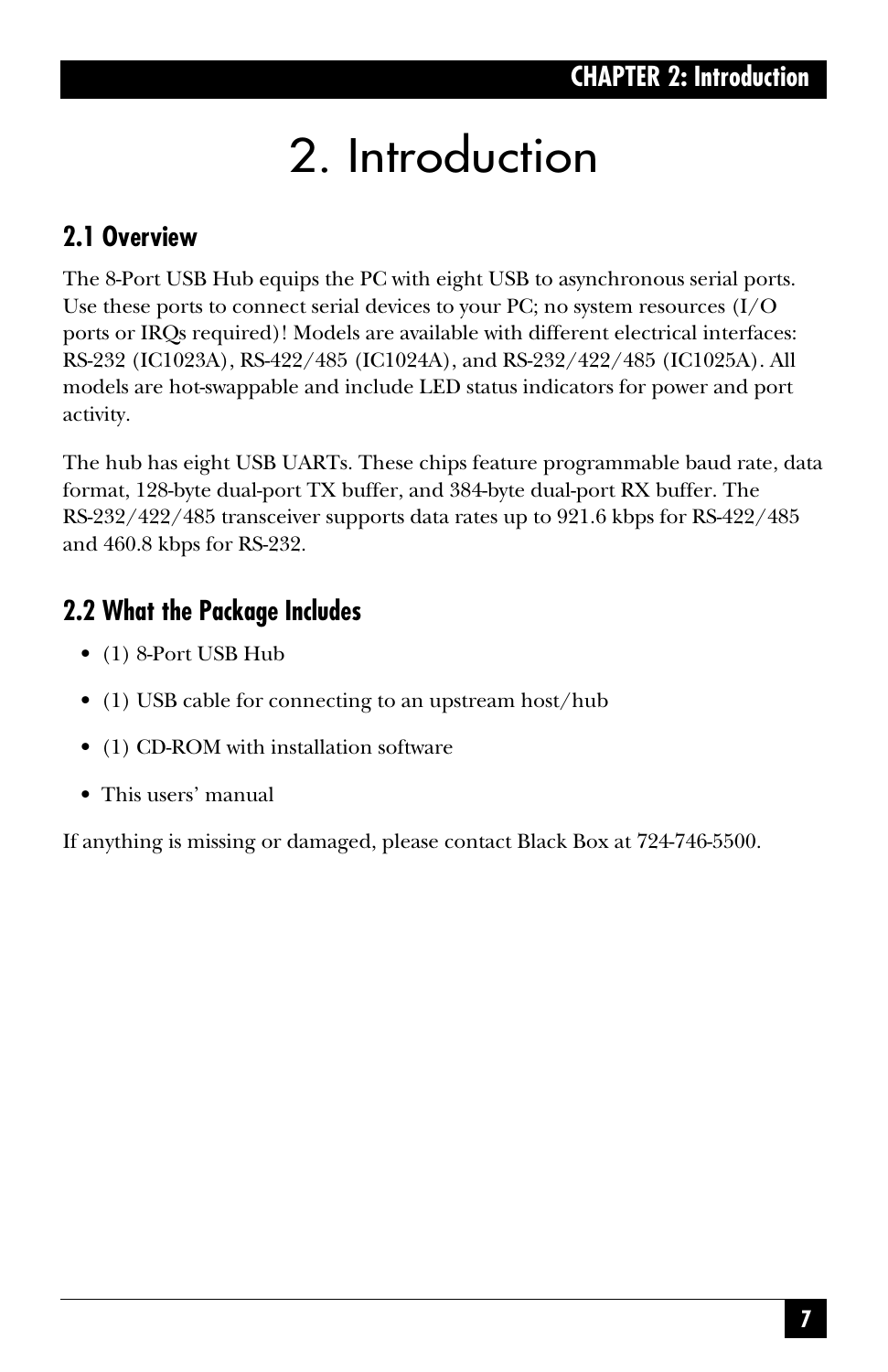# 3. Installation

### **3.1 Installing the Software**

Insert the included CD-ROM into your PC. Choose **Install Software**, then install **SeaCOM**.

### **3.2 System Installation**

The screen captures in this manual are taken from a Windows® 98 installation. Your particular operating system may differ slightly from what is shown based on your version of Windows.

The 8-Port USB Hub can be connected to any upstream type "A" port, either at the PC host or an upstream hub. The hub is hot-pluggable, so there's no need to power down your computer before installation.

Once you've connected the hub to an upstream host or hub, the **New Hardware Found** wizard will locate the appropriate drivers. (These drivers were installed during the SeaCOM software setup procedure.) Once the drivers are found, a new window will indicate the installation of eight new ports.

If you view the system's Device Manager, you should have new COM ports in the Ports (COM & LPT) Device Class. (See Figure 3-1.)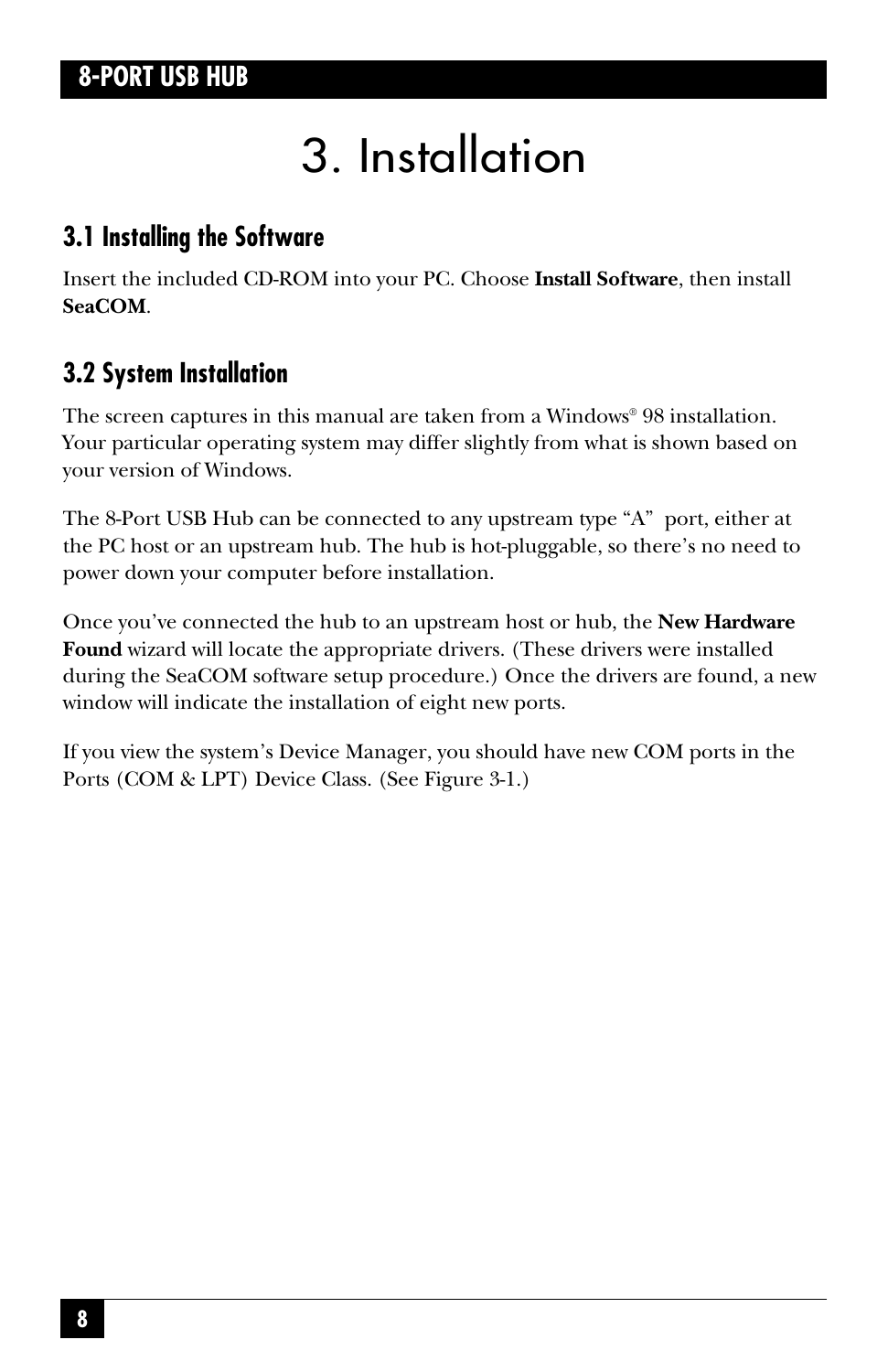| <b>System Properties</b>                                                             |        |
|--------------------------------------------------------------------------------------|--------|
| Device Manager   Hardware Profiles   Performance<br>General                          |        |
|                                                                                      |        |
| $\textcircled{\small\textsf{}}$ View devices by type<br>O View devices by connection |        |
| Keyboard                                                                             |        |
| <b>Monitors</b><br>中中                                                                |        |
| <b>Mouse</b>                                                                         |        |
| 후도<br>후<br><b>Network adapters</b>                                                   |        |
| Ports (COM & LPT)                                                                    |        |
| Communications Port (COM1) کے '                                                      |        |
| Communications Port (COM2)                                                           |        |
| Printer Port (LPT1)                                                                  |        |
| 8-Port USB Hub (Port 1) (COM12)                                                      |        |
| 8-Port USB Hub (Port 2) (COM13)                                                      |        |
| y 8-Port USB Hub (Port 3) (COM14)                                                    |        |
| 8-Port USB Hub (Port 4) (COM15)                                                      |        |
| 8-Port USB Hub (Port 5) (COM16)                                                      |        |
| $\widetilde{L}$ 8-Port USB Hub (Port 6) (COM17)                                      |        |
| 8-Port USB Hub (Port 7) (COM18)<br>8-Port USB Hub (Port 8) (COM19)                   |        |
|                                                                                      |        |
| <b>Properties</b><br>Refresh<br>Remove<br>Print                                      |        |
|                                                                                      |        |
|                                                                                      |        |
| ОΚ                                                                                   | Cancel |
|                                                                                      |        |

**Figure 3-1. System Properties screen, Device Manager tab.**

You can access your new COM ports by using the assigned COM identifiers as shown above (in this case, COM12 through COM19). However, this assignment will vary from system to system.

At this point, the hardware is recognized and ready to use. Go to **Chapter 4** for configuration information.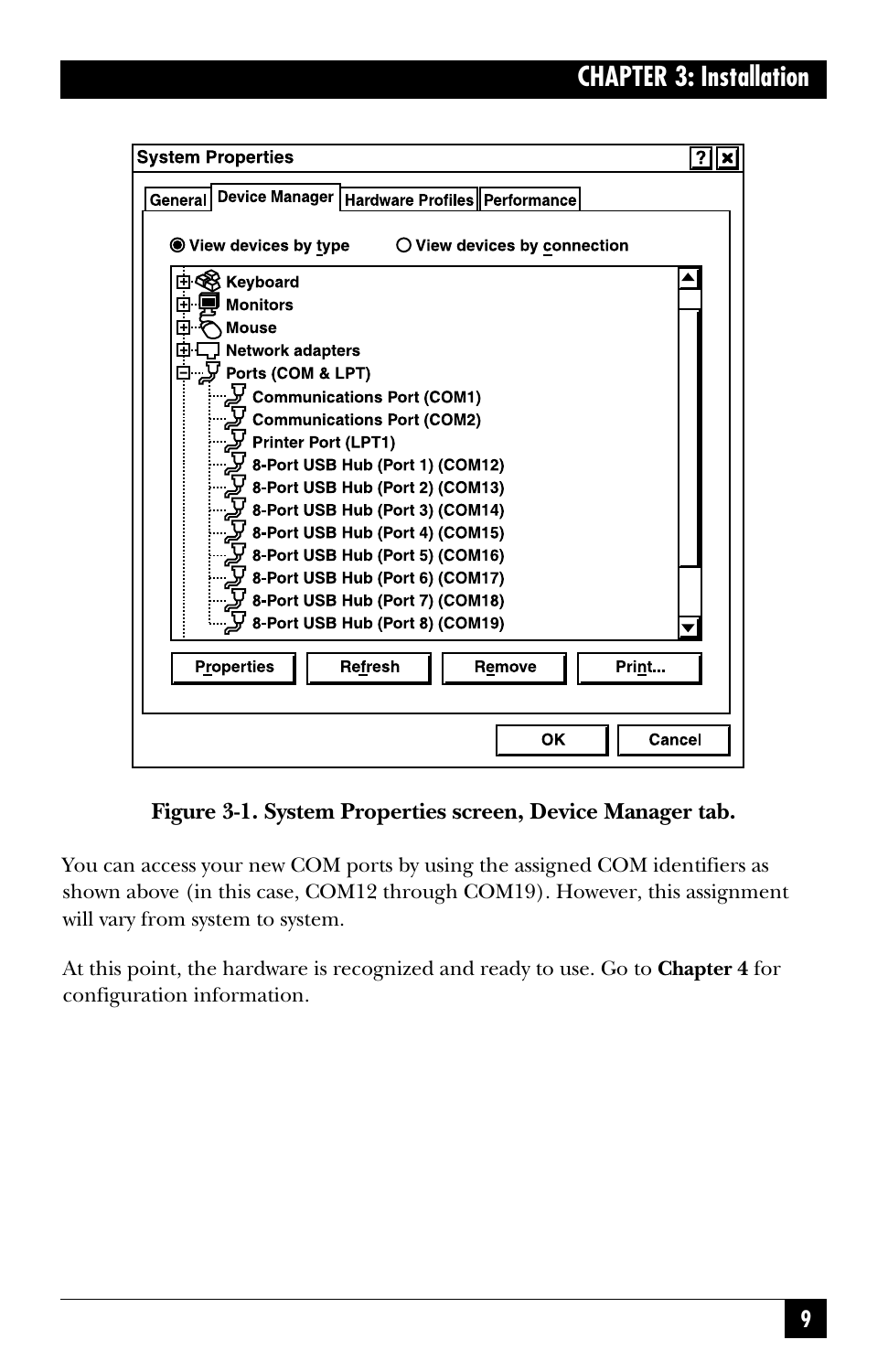# 4. Configuration

The 8-Port USB Hub arrives with the following configuration:

- IC1023A: Contains no user-configurable components.
- IC1024A and IC1025A: RS-422 4-wire full-duplex mode selected. Transmitter always enabled. Receiver always enabled and terminated; biased as follows:

120-ohm terminator between RX+ and RX-.

1-Kohm pull-up on RX+.

1-Kohm pull-down on RX-.

To change the configuration on the IC1024A or IC1025A, start by opening the box. To do this, remove the four screws that attach the two halves of the box.

Each port can be individually configured for the specific electrical interface. IC1024A supports RS-422/485, and IC1025A supports RS-232/422/485. Select the interface via the DIP switch associated with each port.

Each DIP switch (SW1, SW2, SW3, and SW4) has a total of 12 positions and configures two ports. Six positions are designated for each port. The default mode of RS-422 4-wire full duplex is shown in Figure 4-1.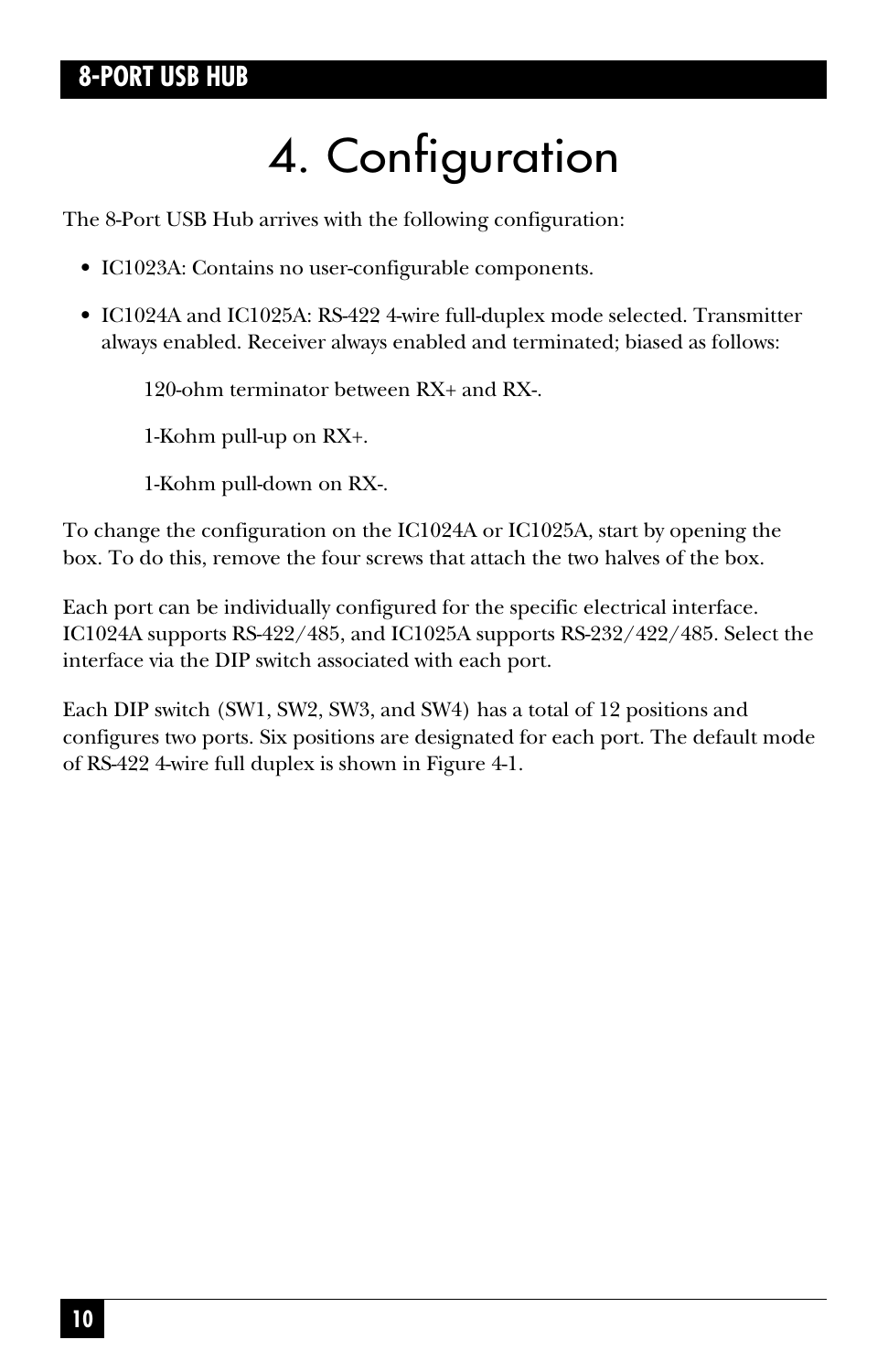## **CHAPTER 4: Configuration**



**Figure 4-1. DIP-switches SW1 through SW4 in default mode.**

The first two positions for each port (1 and 2 or 7 and 8) are used to select the electrical interface mode. In RS-422 mode, the transmitter and receiver are always enabled. "485 WE" refers to RS-485 mode with receiver echo. In this mode, the receiver is enabled only when no data is being transmitted. "485 NE" refers to RS-485 mode with no receiver echo. In either RS-485 mode, the transmitter is only enabled during data transmission. Refer to Table 4-1 for specific switch settings.

### **NOTE**

#### **This chart also appears on the board's silkscreen.**

| Mode   | M1 (Position 2 or 8) | MO (Position 1 or 7) |
|--------|----------------------|----------------------|
| 232    | <b>OFF</b>           | <b>OFF</b>           |
| 422    | <b>OFF</b>           | <b>ON</b>            |
| 485 WE | ON                   | <b>OFF</b>           |
| 485 NE | ON                   | ON                   |
|        |                      |                      |

#### **Table 4-1. Electrical interface mode selection.**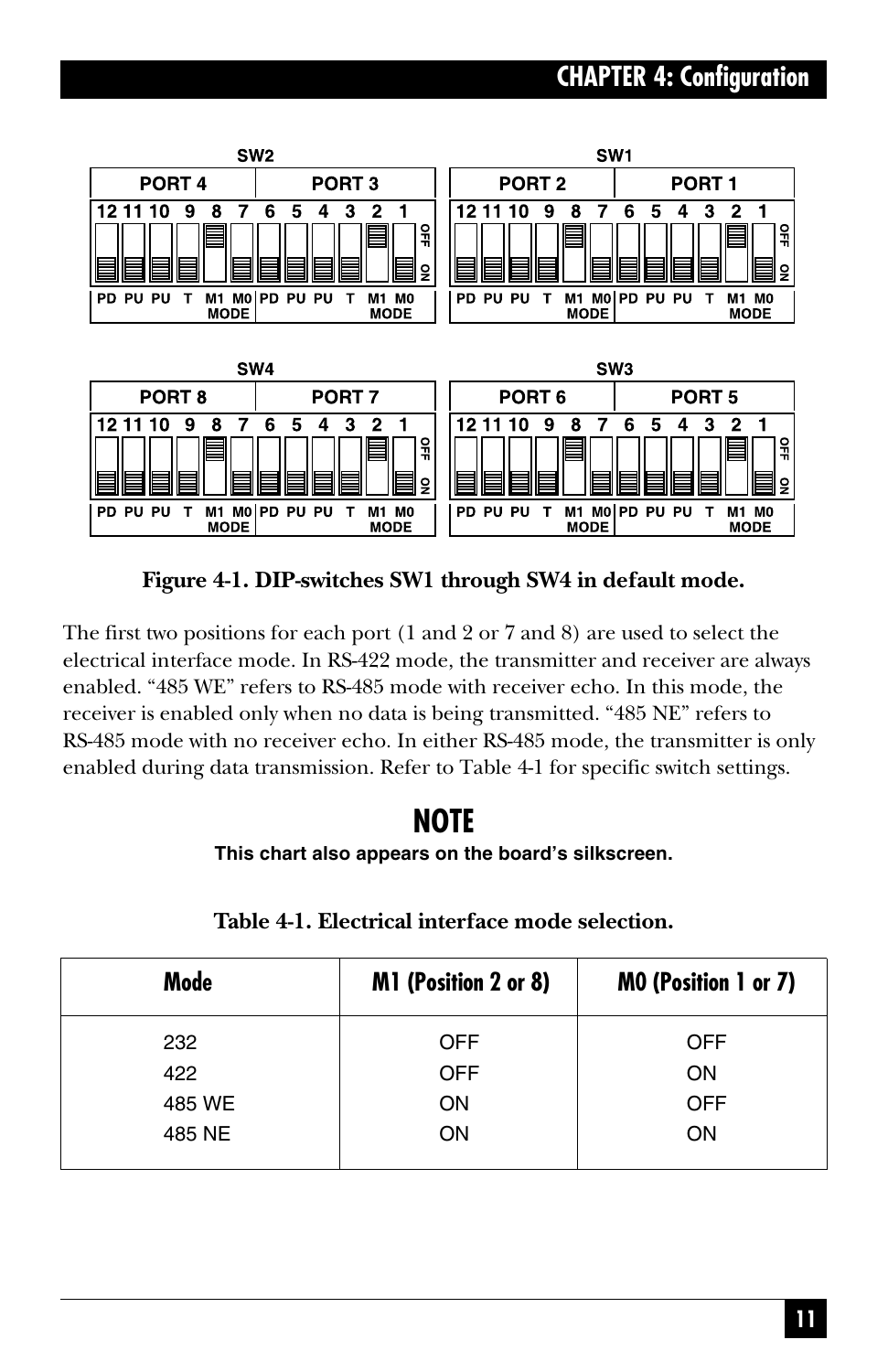The last four positions for each port (3–6 or 9–12) are used to select the line termination and bias settings. See Table 4-2 for specific switch settings of the three supported electrical interface modes.

## **NOTE**

**This chart also appears on the board's silkscreen.**

| PD.<br>(Position)<br>6 or 12)          | 1-Kohm pull-down resistor connected to RX-.<br>$RS-232$ mode = Always OFF.<br>$RS-422$ mode = Always ON.<br>$RS-485$ mode = ON if not provided by another device on the bus.                |
|----------------------------------------|---------------------------------------------------------------------------------------------------------------------------------------------------------------------------------------------|
| PU<br>(Position)<br>$5 \text{ or } 11$ | 5.1-Kohm pull-up resistor connected to CTS+.<br>$RS-232$ mode = Always OFF.<br>$RS-422$ mode = Always ON.<br>$RS-485$ mode = Always ON.                                                     |
| PU<br>(Position)<br>$4 \text{ or } 10$ | 1-Kohm pull-down resistor connected to RX+.<br>$RS-232$ mode = Always OFF.<br>$RS-422$ mode = Always ON.<br>$RS-485$ mode = ON if not provided by another device on the bus.                |
| T<br>(Position)<br>$3 \text{ or } 9$   | 120-ohm terminating resistor connected between RX+ and RX-.<br>$RS-232$ mode = Always OFF.<br>$RS-422$ mode = Always ON.<br>$RS-485$ mode = ON if physically located at one end of the bus. |

**Table 4-2. Interface biasing.**

| Mode | <b>PD (Position</b><br>6 or 12) | <b>PU (Position</b><br>5 or 11) | <b>PU (Position</b><br>4 or 10) | <b>T</b> (Position<br>$3$ or $9$ ) |
|------|---------------------------------|---------------------------------|---------------------------------|------------------------------------|
| 232  | <b>OFF</b>                      | <b>OFF</b>                      | <b>OFF</b>                      | OFF                                |
| 422  | <b>ON</b>                       | ON                              | <b>ON</b>                       | ON                                 |
| 485  | ON                              | ON.                             | ON                              | ON*                                |

\*If end of 485 bus.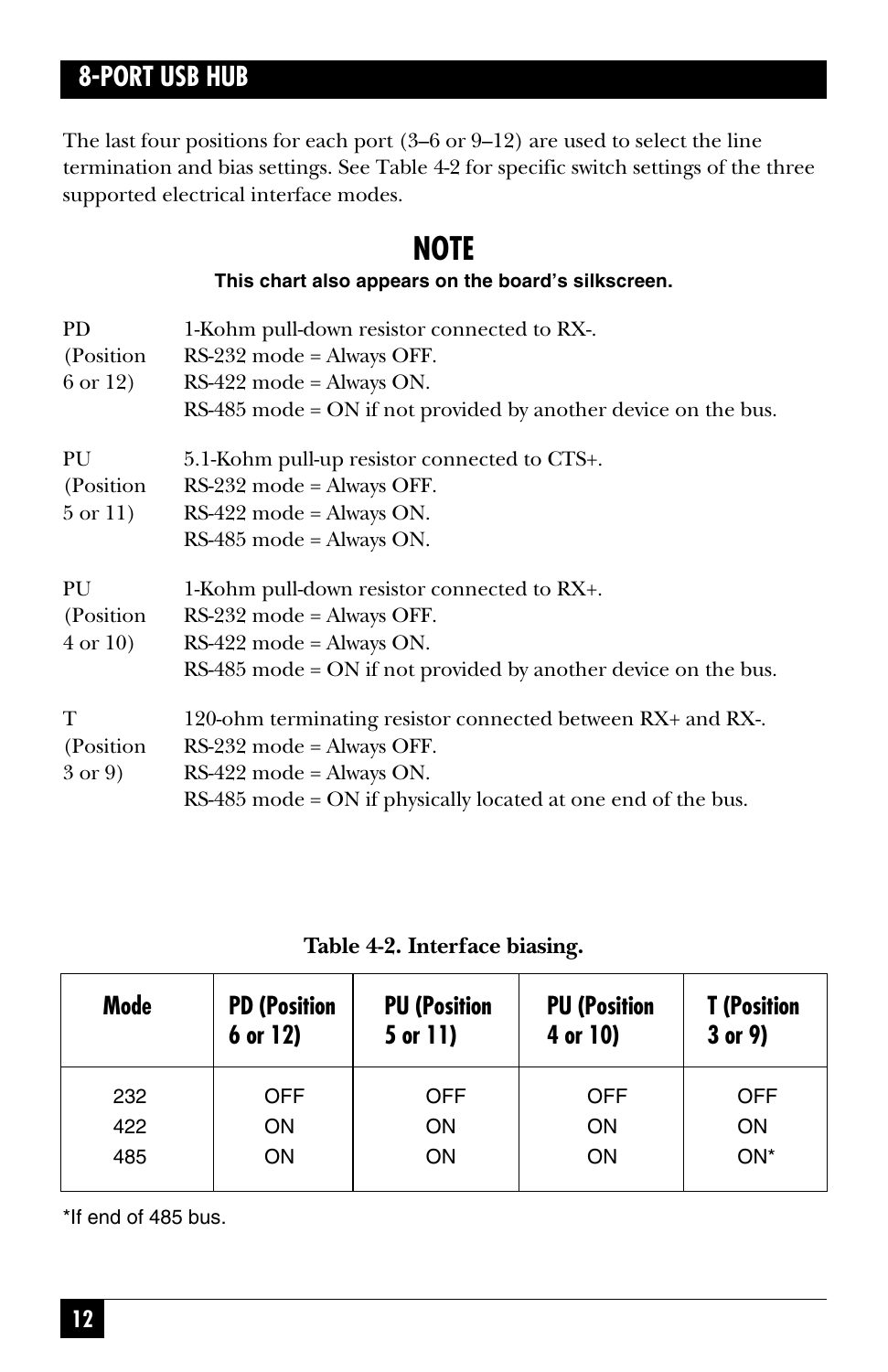## **NOTE**

**There are no provisions for looping TX+ to RX+ and TX- to RX- for 2-wire RS-485 mode. These connections must be made inside the DB9 connector. Refer to the RS-422 pinout diagram in Appendix A for the appropriate pin numbers.**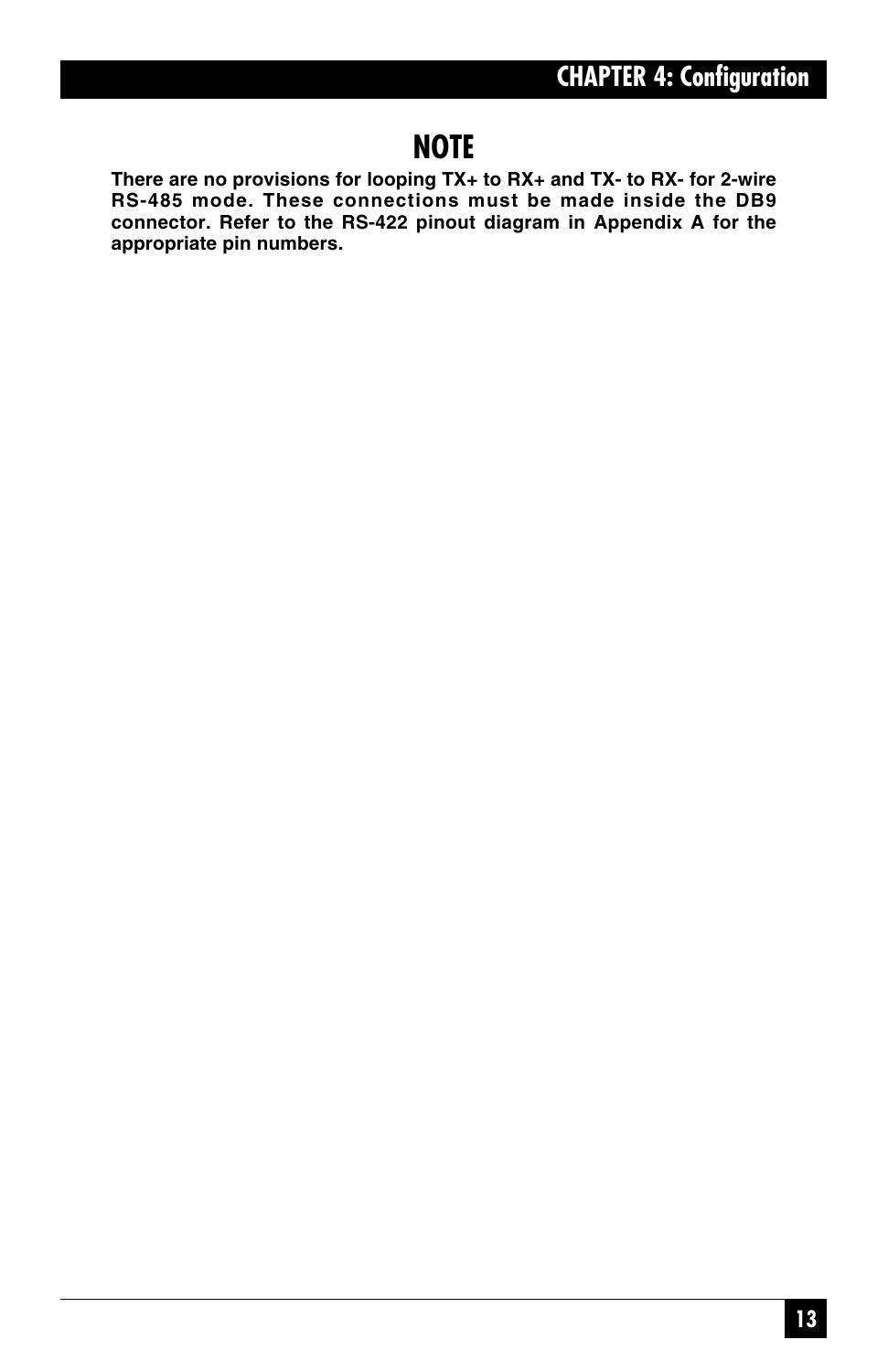# 5. Troubleshooting

## **5.1 Calling Black Box**

If you determine that your 8-Port USB Hub is malfunctioning, do not attempt to alter or repair the unit. It contains no user-serviceable parts. Contact Black Box at 724-746-5500.

Before you do, make a record of the history of the problem. We will be able to provide more efficient and accurate assistance if you have a complete description, including:

- the nature and duration of the problem.
- when the problem occurs.
- the components involved in the problem.
- any particular application that, when used, appears to create the problem or make it worse.

## **5.2 Shipping and Packaging**

If you need to transport or ship your 8-Port USB Hub:

- Package it carefully. We recommend that you use the original container.
- If you are shipping the 8-Port USB Hub for repair, make sure you include everything that came in the original package. Before you ship, contact Black Box to get a Return Authorization (RA) number.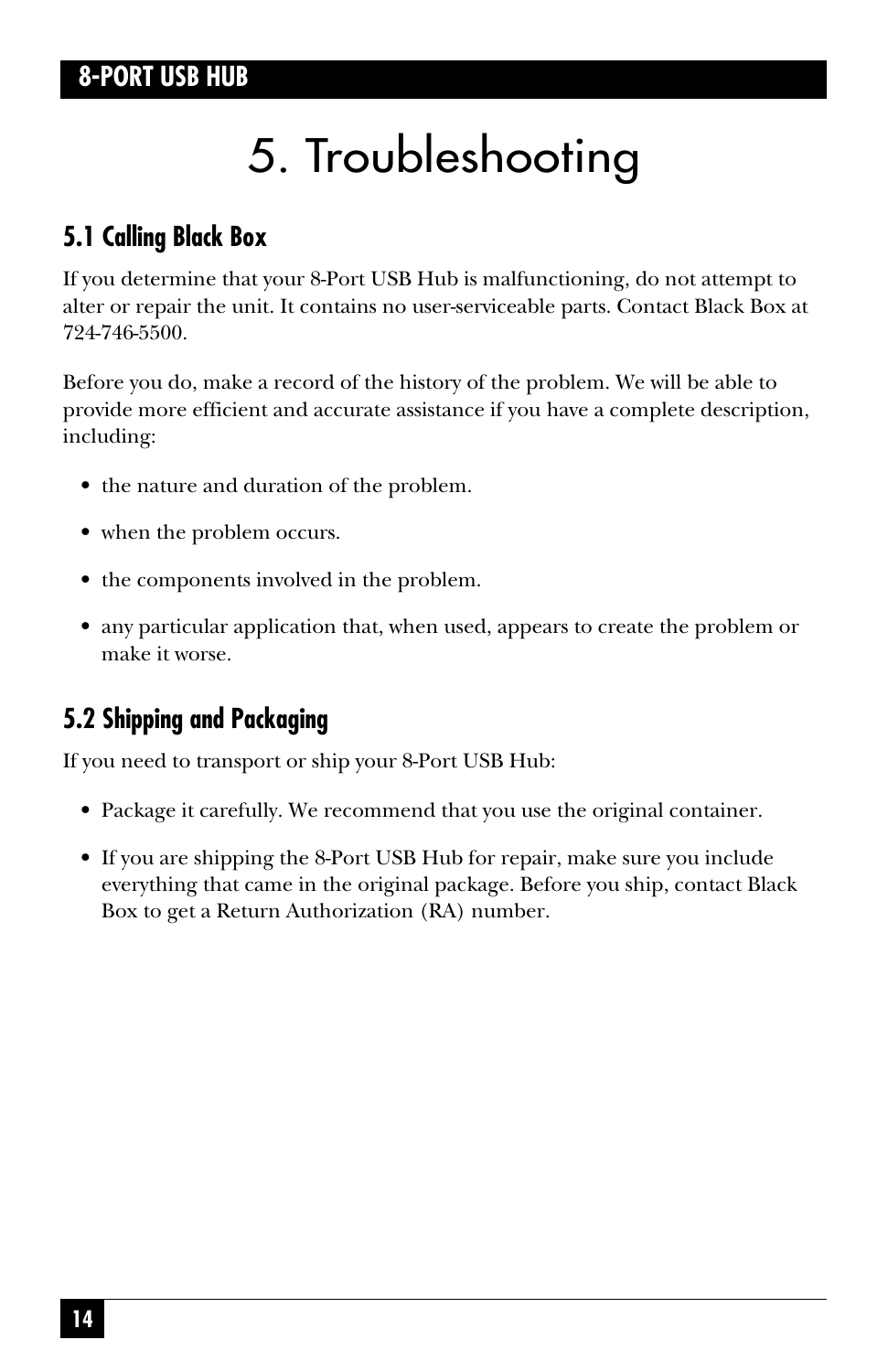## **APPENDIX A: Connector Pin Assignments**

## Appendix A. Connector Pin Assignments

### **RS-422/485**

#### **Table 5-1. RS-422/485 DB9 male.**

| <b>Signal</b> | Name                            | Pin# | Mode   |
|---------------|---------------------------------|------|--------|
| <b>GND</b>    | Ground                          | 5    |        |
| $TX_{+}$      | <b>Transmit Data Positive</b>   | 4    | Output |
| TX-           | <b>Transmit Data Negative</b>   | 3    | Output |
| $RTS+$        | <b>Request to Send Positive</b> | 6    | Output |
| RTS-          | <b>Request to Send Negative</b> | 7    | Output |
| $RX+$         | Receive Data Positive           |      | Input  |
| RX-           | Receive Data Negative           | 2    | Input  |
| $CTS+$        | Clear to Send Positive          | 9    | Input  |
| CTS-          | <b>Clear to Send Negative</b>   | 8    | Input  |

#### **RS-232**

#### **Table 5-2. RS-232 DB9 male.**

| <b>Signal</b> | <b>Name</b>            | Pin# | Mode   |
|---------------|------------------------|------|--------|
| <b>GND</b>    | Ground                 | 5    |        |
| <b>TX</b>     | <b>Transmit Data</b>   | 3    | Output |
| <b>RTS</b>    | <b>Request to Send</b> | 7    | Output |
| <b>DTR</b>    | Data Terminal Ready    | 4    | Output |
| RX.           | Receive Data           | 2    | Input  |
| <b>CTS</b>    | Clear to Send          | 8    | Input  |
| <b>DSR</b>    | Data Set Ready         | 6    | Input  |
| DCD           | Data Carrier Detect    |      | Input  |
| <b>RI</b>     | Ring Indicator         | 9    | Input  |
|               |                        |      |        |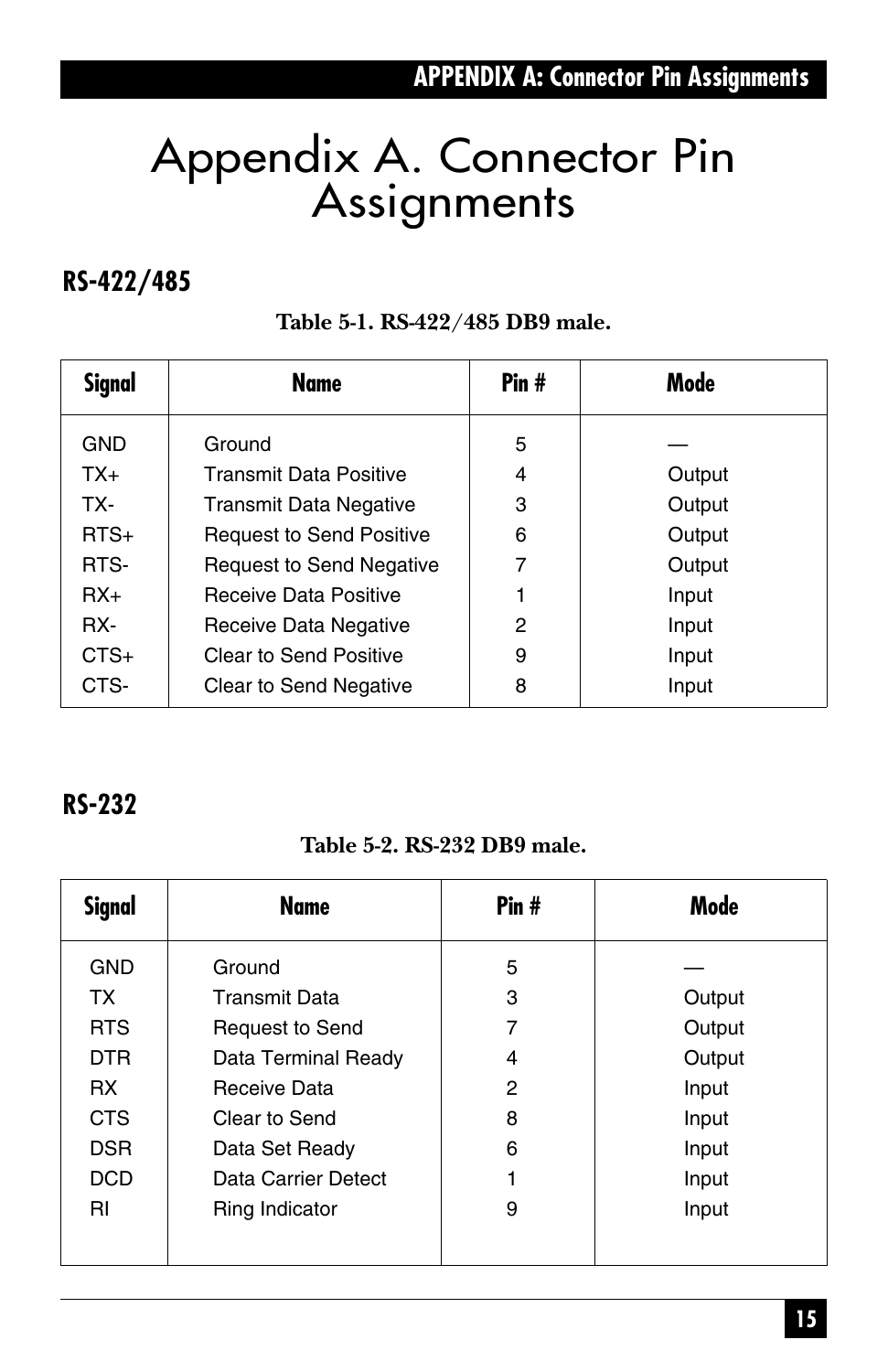# Appendix B. Electrical Interface

## **B.1 RS-232**

Quite possibly the most widely used communication standard is RS-232. This implementation has been defined and revised several times and is often referred to as RS-232 or EIA/TIA-232. The IBM® PC defined the RS-232 port on a DB9 connector and subsequently the EIA/TIA approved this implementation as the EIA/TIA-574 standard. This standard is defined as the Data Circuit-Terminating Equipment Employing Serial Binary Data Interchange. Both implementations are in widespread use. RS-232 is capable of operating at data rates up to 20 kbps at distances less than 50 ft. (15.2 m). The absolute maximum data rate may vary due to line conditions and cable lengths. RS-232 is a single-ended or unbalanced interface, meaning that a single electrical signal is compared to a common signal (ground) to determine binary logic states. The RS-232 and the EIA/TIA-574 specification define two types of interface circuits, Data Terminal Equipment (DTE) and Data Circuit-Terminating Equipment (DCE). The 8-Port USB Hub is a DTE device.

## **B.2 RS-422**

The RS-422 specification defines the electrical characteristics of balanced voltage digital interface circuits. RS-422 is a differential interface that defines voltage levels and driver/receiver electrical specifications. On a differential interface, logic levels are defined by the difference in voltage between a pair of outputs or inputs. In contrast, a single-ended interface (for example, RS-232) defines the logic levels as the difference in voltage between a single signal and a common ground connection. Differential interfaces are typically more immune to noise or voltage spikes that may occur on the communication lines. Differential interfaces also have greater drive capabilities that allows for longer cable lengths. RS-422 is rated up to 10 Mbps and can have cabling 4000 ft. (1219.2 m) long. RS-422 also defines driver and receiver electrical characteristics that will allow one driver and up to 32 receivers on the line at once. RS-422 signal levels range from 0 to +5 volts. RS-422 does not define a physical connector.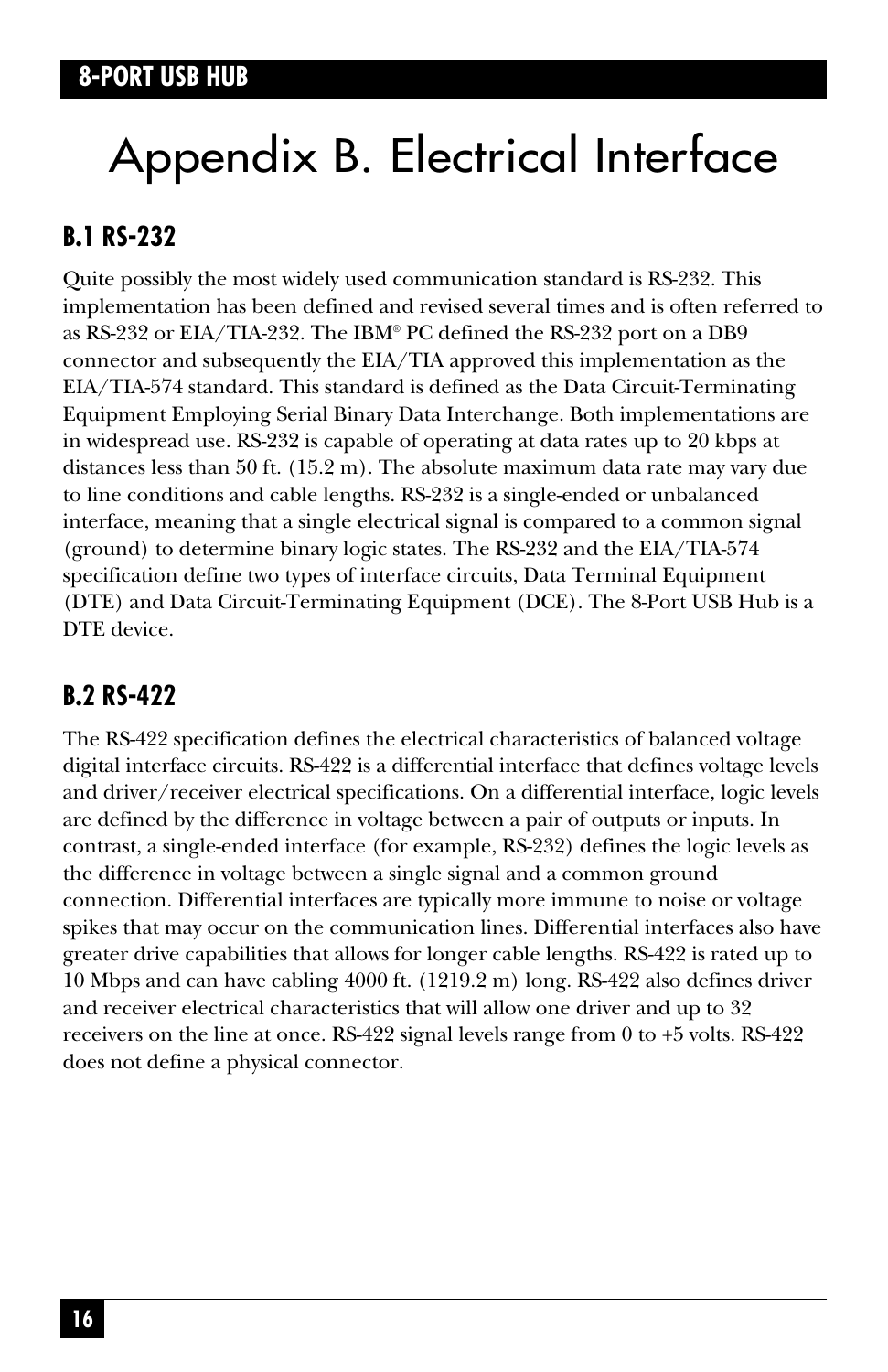## **B.3 RS-485**

RS-485 is backwardly compatible with RS-422; however, it is optimized for party line or multi-drop applications. The output of the RS-422/485 driver is capable of being active (enabled) or tri-state (disabled). This capability allows multiple ports to be connected in a multi-drop bus and selectively polled. RS-485 has electrical characteristics that allow 32 drivers and 32 receivers to be connected to one line. This interface is ideal for multi-drop or network environments. RS-485 tri-state driver (not dual-state) will allow the electrical presence of the driver to be removed from the line. Only one driver may be active at a time, and the other driver(s) must be tri-stated. RS-485 can be cabled in two ways: two-wire and four-wire mode. Twowire mode does not allow for full duplex communication and requires that the data be transferred in only one direction at a time. For half-duplex operation, the two transmit pins should be connected to the two receive pins (TX+ to RX+ and TX- to RX-). Four-wire mode allows full duplex data transfers. RS-485 does not define a connector pinout or a set of modem control signals. RS-485 does not define a physical connector.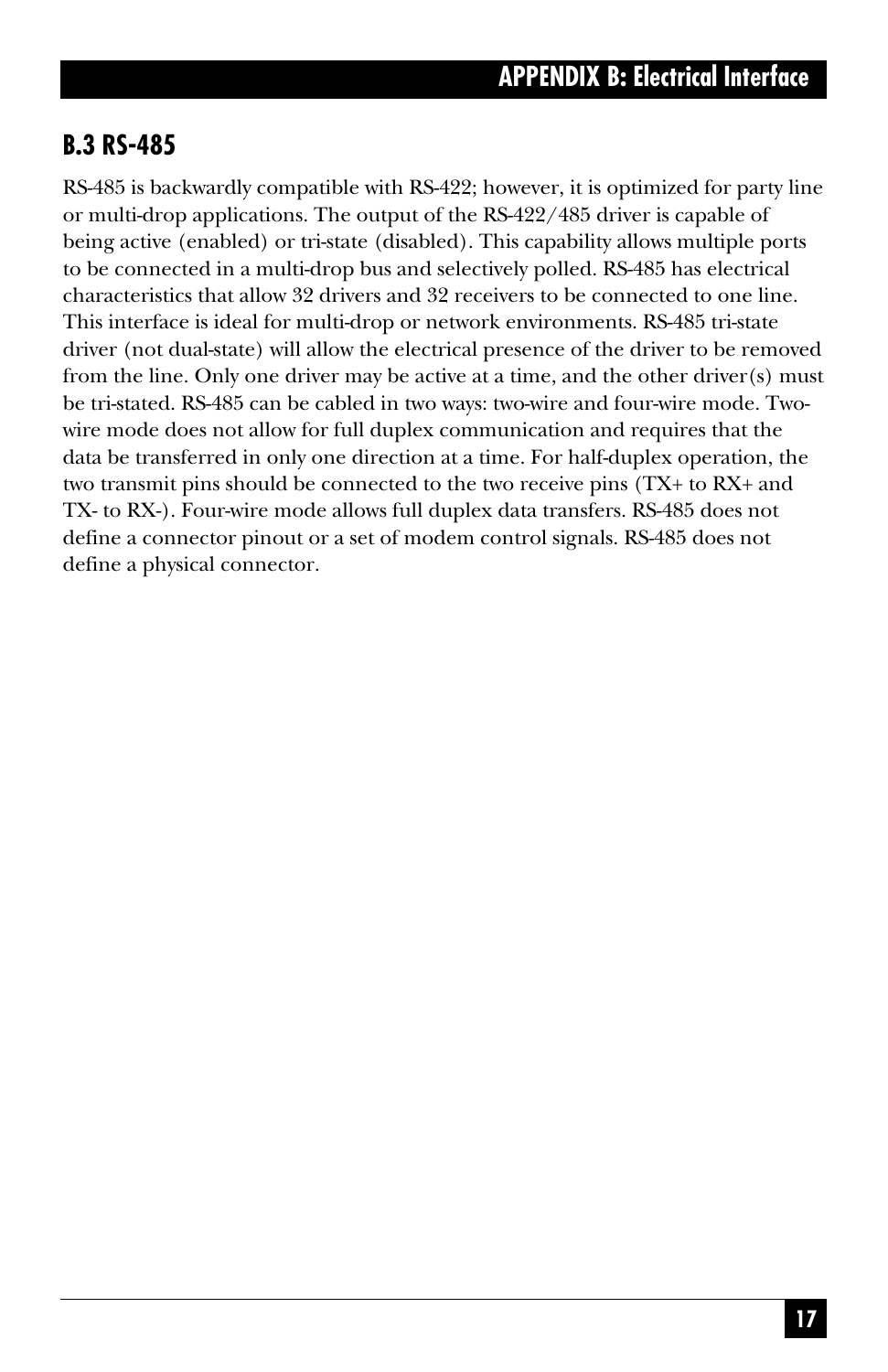## Appendix C. Asynchronous **Communication**

Serial data communication implies that individual bits of a character are transmitted consecutively to a receiver that assembles the bits back into a character. Data rate, error checking, handshaking, and character framing (start/stop bits) are pre-defined and must correspond at both the transmitting and receiving ends.

Asynchronous communication is the standard means of serial data communication for PC compatibles and PS/2® computers. The original PC was equipped with a communication (or COM) port that was designed around an 8250 Universal Asynchronous Receiver Transmitter (UART). This device allows asynchronous serial data to be transferred through a simple and straightforward programming interface. Character boundaries for asynchronous communications are defined by a starting bit followed by a pre-defined number of data bits (5, 6, 7, or 8). The end of the character is defined by the transmission of a pre-defined number of stop bits (usually 1, 1.5, or 2). An extra bit used for error detection is often appended before the stop bits.





This special bit is called the parity bit. Parity is a simple method of determining if a data bit has been lost or corrupted during transmission. There are several methods for implementing a parity check to guard against data corruption. Common methods are called (E)ven Parity or (O)dd Parity. Sometimes parity is not used to detect errors on the data stream. This is referred to as (N)o parity. Because each bit in asynchronous communication is sent consecutively, it is easy to generalize asynchronous communication by stating that each character is wrapped (framed) by pre-defined bits to mark the beginning and end of the serial transmission of the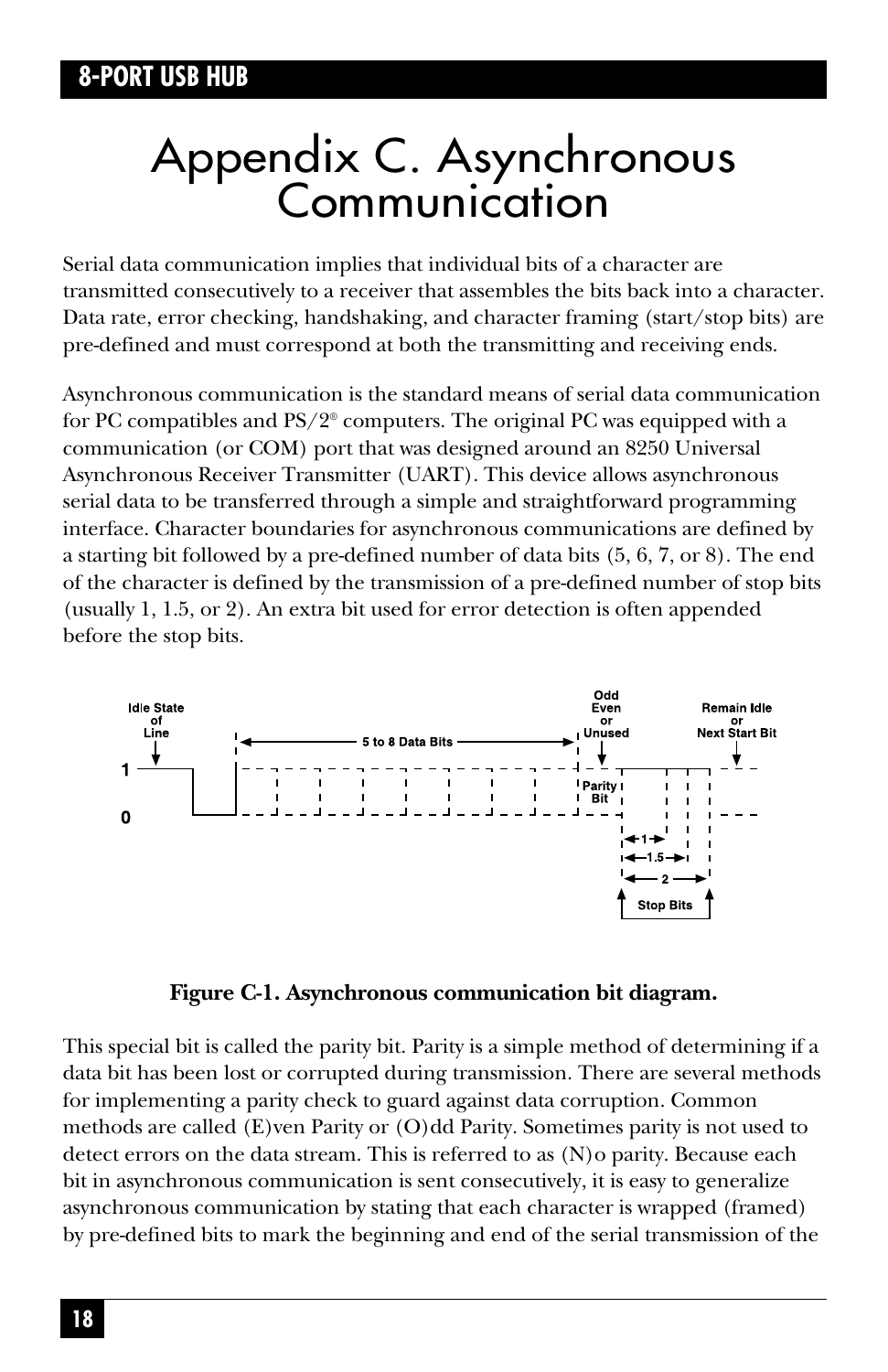### **APPENDIX C: Asynchronous Communication**

character. The data rate and communication parameters for asynchronous communication have to be the same at both the transmitting and receiving ends. The communication parameters are baud rate, parity, number of data bits per character, and stop bits (9600, N, 8, 1).